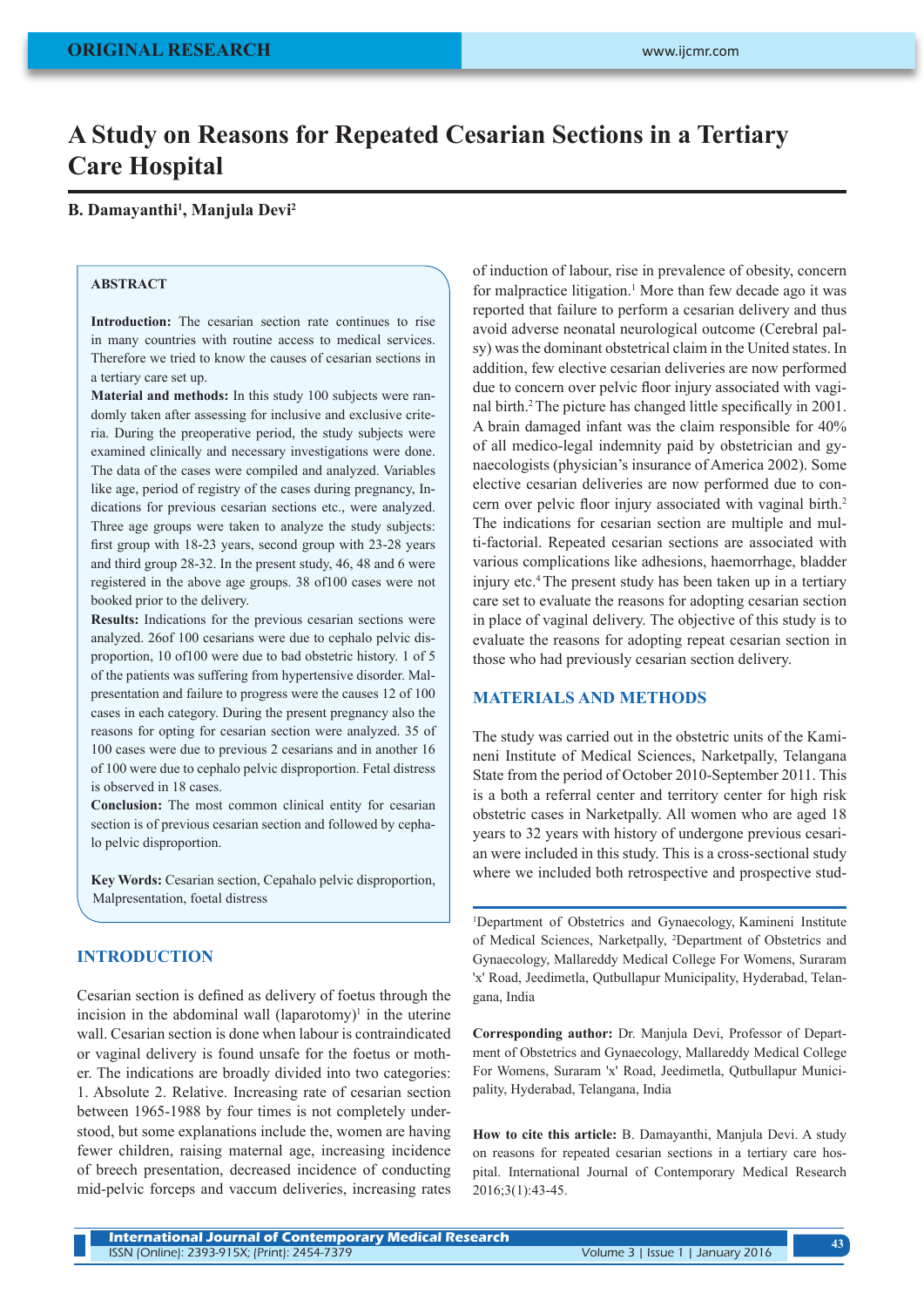ies during one year of the study. We enrolled both the sample of cases which are booked case with previously had antenatal checkups and also un-booked (unregistered) case who had no antenatal checkups or insufficient antenatal checkups. Those who have undergone laprotomy for some cause in the past and primigravida were excluded from the study. Following booking in the antenatal clinic, women who had no complications were seen subsequently every 4 weeks until 28 weeks, fortnightly until 36 weeks and weekly until the onset of labor or elective delivery. Women with complications were usually seen more frequently depending on their conditions; alternatively they could be admitted into the antenatal ward for in-patient care. These are the cases irrespective of emergency/elective cesarian section. The data was compiled and analyzed for reasons for reasons for repeated cesarian sections. During the pre and post operative period both clinical examination and necessary investigations like estimation of Hb, RBS, HIV etc., were done.

# **RESULTS**

A total of 100 women made up of with at least one previous cesarian. Out of the 100 women with previous cesarian section cases studied 94 (94%) cases were of the age group  $18 - 28$  years; of which 46 (46%) cases were of age group between 18-23 years and 48 (48%) cases were of age group between above 23-28 years (Table 1).

Of total 100 case 66 (66%) cases were booked and 44 (44%) were un-booked cases. Out of 66 booked cases of which 28 cases were of age group between 18-23 years, 34 cases were of age group between above 23-28 years and only 4 cases in the age group of above 28-32 years (Table 2).

Among women with those who had previous cesarian section, the commonest indications for primary cesarian section were cepahalo pelvic disproportion (CPD) 26% (26/100), abnormal lie/malpresentation 20% (20/1005), suspicious fetal status/intrapartum fetal distress 12% (12/100), poor/failure to progress of labor and/or prolonged labor 12% (12/100) and bad obstetric history 10 (10/100) (Figure 1). Please see figure 1 for all other accounted reasons for previous cesarian sections. Of all those 100 cases of previous cesarian section, 72 (72%) were had elective cesarian sections.

The indications for present cesarian section are shown in the figure 2. Out of 100 cases major indication were previous 2 or more cesarian sections which are about 35 (35%) cases. The other major indications for cesarian section were CPD 16% (16/100), intrapartum fetal distress 18% (18/100), bad obstetric history 6% (6/100) and scar dehiscence 6% (6/100) (Figure 2).

# **DISCUSSIONS**

The present study from our department of Obstetrics and Gynaecology at Kamineni Institute of medical sciences has identified the risks associated with subsequent pregnancies

| Age group in years                             | No. of cases $n = 100$ |  |
|------------------------------------------------|------------------------|--|
| $18 - 23$                                      | 46                     |  |
| $>23-28$                                       | 48                     |  |
| $>28-32$                                       |                        |  |
| <b>Table-1:</b> Age wise distribution of cases |                        |  |

| Age group in years                                                 | No. of cases $n=100$ |               |  |
|--------------------------------------------------------------------|----------------------|---------------|--|
|                                                                    | Booked n=66          | Unbooked N=44 |  |
| $18 - 23$                                                          | 28                   | 22            |  |
| $>23-28$                                                           | 34                   | 14            |  |
| $>28-32$                                                           |                      |               |  |
| <b>Table-2:</b> Age wise distribution of cases based om booked and |                      |               |  |
| unbooked                                                           |                      |               |  |



CPD, Cepahalo pelvic disproportion; BOH, Bad obstetric history **Figure-1:** Indications of previous cesarian section (n=100)



**Figure-2:** Indication for present cesarian section (n=100) CPD, Cepahalo pelvic disproportion; BOH, Bad obstetric history

in women who had one previous cesarian section. The old postulate: "Once cesarian, always cesarian" leads to repeated Cesarian sections in women who have had previous cesarian section. In our study, previous cesarian section was the leading indication (35%) for subsequent cesarian section in this study and was the main reason recorded for more than one third of cases. Also this study showed that previous cesarian section had frequent incidence of fetal distress, cepahalo pelvic disproportion, bad obstetric history and scar dehiscence which resulted in repeat cesarian sections.

Previous two or more cesarian sections were the main indications in our study for repeat Cesarian sections. May be reluctant to give a trial of vaginal delivery after two cesarian sections due to the fear of uterine rupture and associated risk to the mother, and the foetus. The studies conducted by Mollison et al., in 2005<sup>5</sup> and Kenner et al., in 2007<sup>6</sup> in the western world have shown that women those who delivered previous birth by cesarian sections were less likely to choose to have a subsequent pregnancy (66.9%) compared with those having